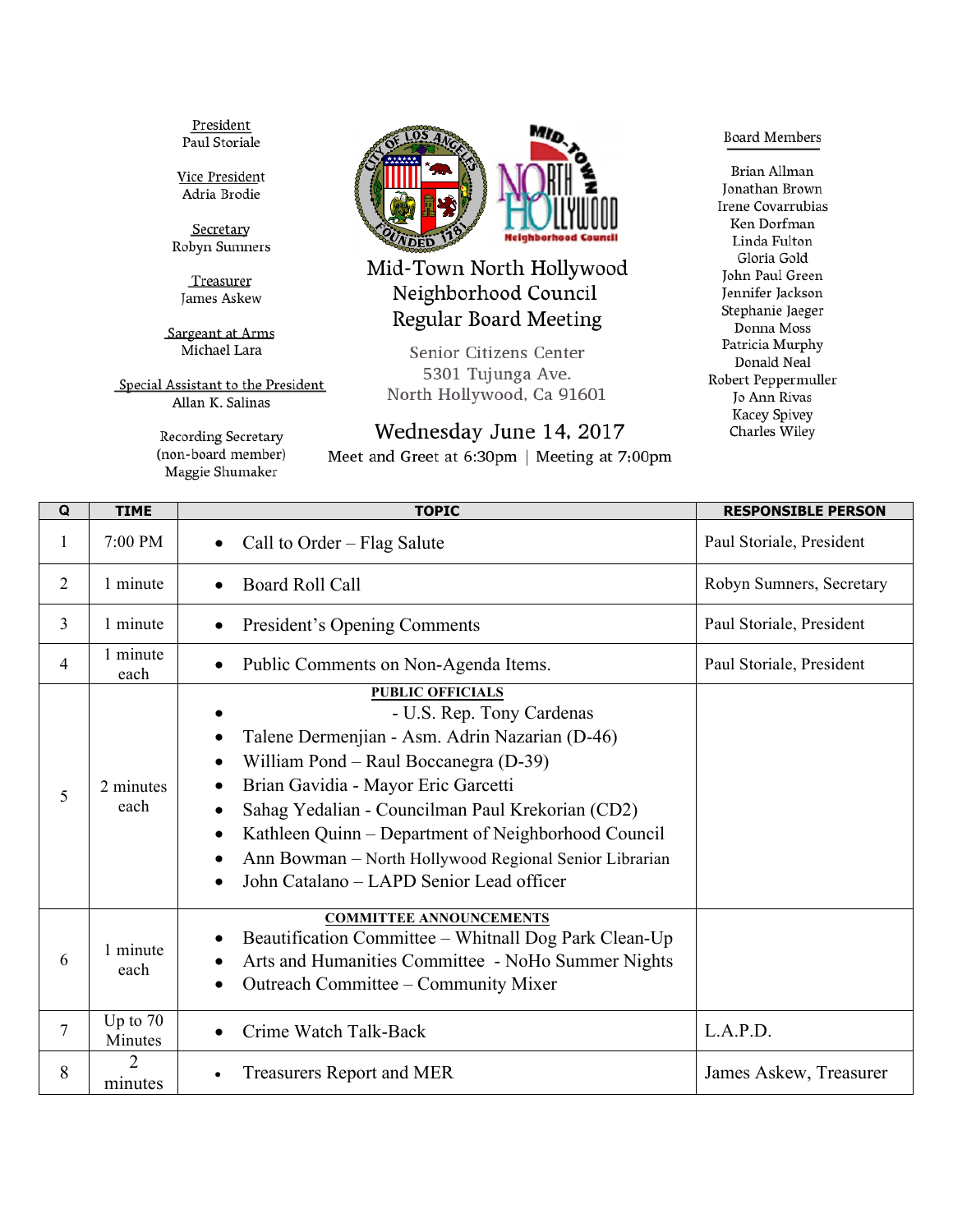| 9  | Up to $10$<br>minutes | Presentation, Discussion, and Possible Action:<br>$\bullet$<br>Proposed development of a 16 unit small lot subdivision at<br>11212-22 Victory Blvd., North Hollywood, CA 91606<br>requests a letter of support.                                                                                                                                                                                 | Jerome Buckmelter               |
|----|-----------------------|-------------------------------------------------------------------------------------------------------------------------------------------------------------------------------------------------------------------------------------------------------------------------------------------------------------------------------------------------------------------------------------------------|---------------------------------|
| 10 | Up to $10$<br>minutes | Presentation, Discussion, and Possible Action:<br>$\bullet$<br>Proposed development of 22 units at 10818 W. Hortense<br>St., North Hollywood, CA requests a letter of support.                                                                                                                                                                                                                  | William Inghram                 |
| 11 | Up to $10$<br>minutes | Presentation, Discussion, and Possible Action:<br>$\bullet$<br>The Planning, Land-Use, Housing, and Transportation<br>Committee would like to adopt a list of requirements for<br>housing developments and businesses pursuing liquor sales<br>that must be followed by developers in order to secure a<br>letter of support from the neighborhood council.                                     | John Paul Green, PLUHT<br>Chair |
| 12 | Up to $5$<br>minutes  | Presentation, Discussion, and Possible Action:<br>$\bullet$<br>Write a letter to DWP and to Paul Krekorian's office<br>regarding the trees on Lankershim Blvd. They have not<br>been trimmed in a number of years and they are blocking<br>street lights making the sidewalks very dark at night.<br>Trimming these trees will beautify Lankershim Blvd. and<br>deter numerous crimes at night. | Paul Storiale, President        |
| 13 | 1 minute              | Presentation: District 3 Business seat vacancy<br>$\bullet$                                                                                                                                                                                                                                                                                                                                     | Adria Brodie, VP                |
| 14 | 1 minute              | Meeting Adjourned<br>$\bullet$                                                                                                                                                                                                                                                                                                                                                                  | Paul Storiale, President        |
|    |                       | Next Meeting will take place on July 12, 2017 –<br>No Board Meeting in August                                                                                                                                                                                                                                                                                                                   |                                 |

## THE FOLLOWING IS IN REGARDS TO ALL BOARD MEETINGS AND COMMITTEE MEETINGS

**PUBLIC INPUT AT ALL MEETINGS** – The public is requested to fill out a "Speaker Card" to address the Board on any agenda item before the Board takes an action on an item. Comments from the public on agenda items will be heard only when the respective item is being considered. Comments from the public on other matters not appearing on the agenda that are within the Board's jurisdiction will be heard during the General Public Comment period. Please note that under the Brown Act, the Board is prevented from acting on a matter that you bring to its attention during the General Public Comment period; however, the issue raised by a member of the public may become the subject of a future Board meeting. Public comment is limited to 1 minute per speaker, unless adjusted by the presiding officer of the Board.

**PUBLIC POSTING OF AGENDAS** - MTNHNC agendas are posted for public review as follows:

- North Hollywood Regional Library 5211 Tujunga Blvd. North Hollywood
- Senior Citizens Center 5301 Tujunga Blvd. North Hollywood.
- Republic of Pie 11118 Magnolia Blvd. North Hollywood
- www.midtownnoho.com
- You can also receive our agendas via email by subscribing to L.A. City's Early Notification System at http://www.lacity.org/government/Subscriptions/NeighborhoodCouncils/index.htm

**THE AMERICAN WITH DISABILITIES ACT** - As a covered entity under Title II of the Americans with Disabilities Act, the City of Los Angeles does not discriminate on the basis of disability and, upon request, will provide reasonable accommodation to ensure equal